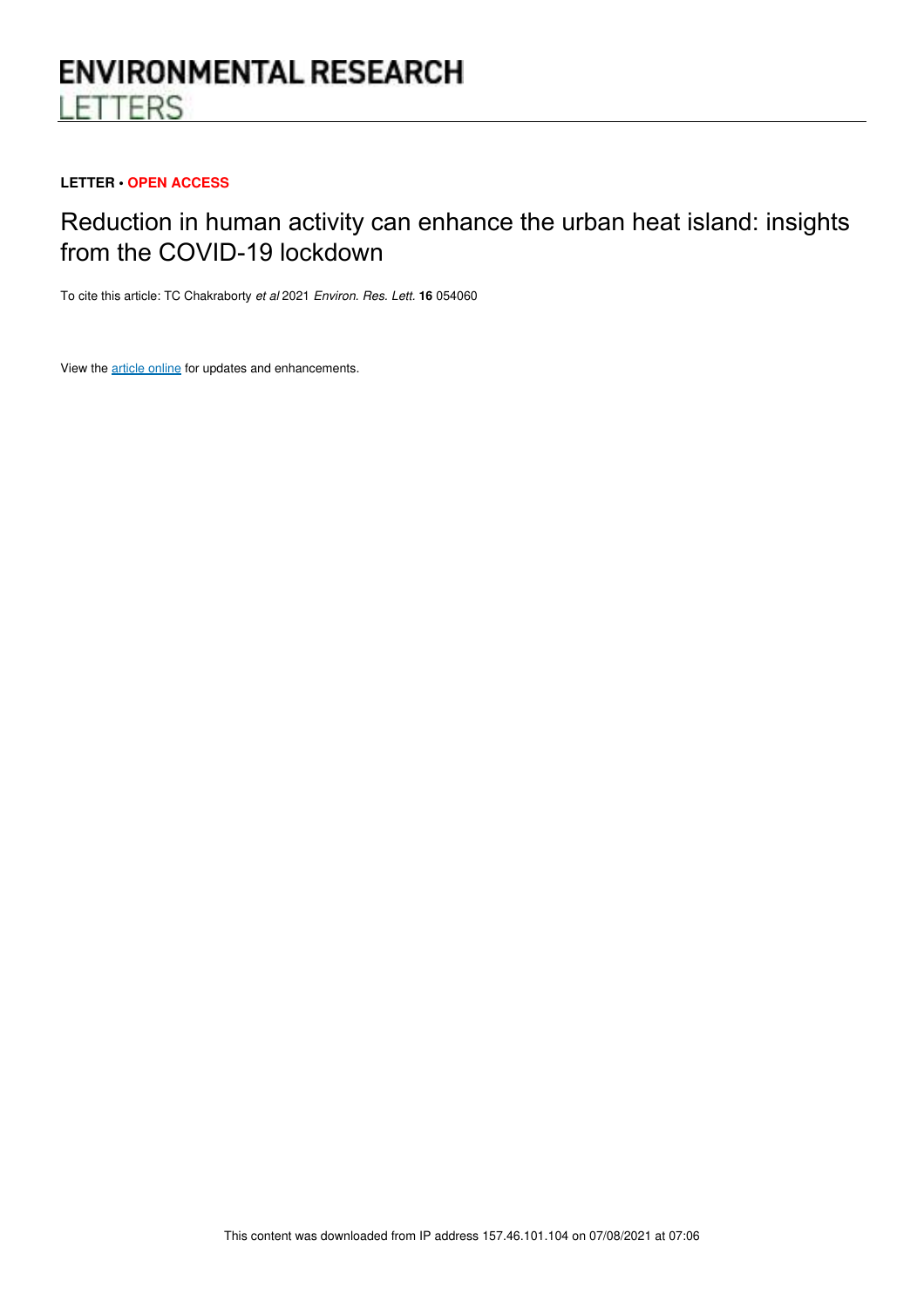## **ENVIRONMENTAL RESEARCH LETTERS**

## LETTER

## Reduction in human activity can enhance the urban heat island: insights from the COVID-19 lockdown

RECEIVED 10 October 2020

OPEN ACCESS

CrossMark

REVISED 20 February 2021

ACCEPTED FOR PUBLICATION 17 March 2021

PUBLISHED 10 May 2021

Original content from

this work may be used under the terms of the Creative Commons Attribution 4.0 licence.

Any further distribution of this work must maintain attribution to the author(s) and the title of the work, journal citation and DOI.



TC Chakraborty<sup>1</sup> **D**, Chandan Sarangi<sup>2,3,∗</sup> **D** and Xuhui Lee<sup>1,∗</sup> **D** 

1 School of the Environment, Yale University, New Haven, CT 06511, United States of America

<sup>2</sup> Department of Civil Engineering, Indian Institute of Technology Madras, Chennai, Tamil Nadu 600036, India

3 Laboratory for Atmospheric and Climate Sciences, Indian Institute of Technology Madras, Chennai 600036, India ∗

Authors to whom any correspondence should be addressed.

**E-mail: chandansarangi@civil.iitm.ac.in and xuhui.lee@yale.edu**

**Keywords:** urban heat island, COVID-19 lockdown, satellite remote sensing, human–atmosphere–biosphere interactions Supplementary material for this article is available online

#### **Abstract**

The COVID-19 lockdowns drastically reduced human activity, emulating a controlled experiment on human–land–atmosphere coupling. Here, using a fusion of satellite and reanalysis products, we examine this coupling through changes in the surface energy budget during the lockdown (1 April to 15 May 2020) in the Indo-Gangetic Basin, one of the world's most populated and polluted regions. During the lockdown, the reduction  $(>10%)$  in columnar air pollution compared to a five year baseline, expected to increase incoming solar radiation, was counteracted by a  $\sim$ 30% enhancement in cloud cover, causing little change in available energy at the surface. More importantly, the delay in winter crop harvesting during the lockdown increased surface vegetation cover, causing almost half the regional cooling via evapotranspiration. Since this cooling was higher for rural areas, the daytime surface urban heat island (SUHI) intensity increased (by 0.20–0.41 K) during a period of reduced human activity. Our study provides strong observational evidence of the influence of agricultural activity on rural climate in this region and its indirect impact on the SUHI intensity.

## **1. Introduction**

Human-induced changes in the Earth's surface climate have traditionally been difficult to constrain [1, 2], particularly since these changes typically occur at time scales similar to natural decadal perturbations. In contrast, the COVID-19 lockdowns—the restrictions placed by various governing bodies as a response to the COVID-19 pandemic in 2020 caused unprecedented slowdown in human activity [3], were short in duration, and yet intense enough to produce measurable effects. They can thus serve as natural experiments on the anthropogenic control on surface climate.

An ideal study area to explore the results of this perturbation experiment is the Indo-Gangetic Basin (IGB), one of the most densely populated regions on the planet with high levels of air pollution [4]. Covering the majority of North India, the IGB has a subtropical monsoon climate, and is a global hot spot for land–atmosphere coupling [5]. From late March to end of May, a countrywide lockdown was imposed in India as a response to COVID-19. This lockdown strictly restricted people's movement outside their homes, suspended educational, industrial, and hospitality services, and limited all transportation systems [6].

Being both heavily cultivated and rapidly urbanizing [7, 8], the IGB is strongly influenced by anthropogenic changes in land use and land cover [9, 10]. Human influence on surface climate is distinct for urban and rural areas. Urbanization modifies the biophysical properties of the surface due to replacement of natural landscapes with built-up structures. Consequently, cities are usually characterized by higher temperatures compared to their surroundings—the urban heat island (UHI) effect [11]. The UHI is commonly calculated as the temperature difference between the city and a non-standard rural area around the city. Rural areas are influenced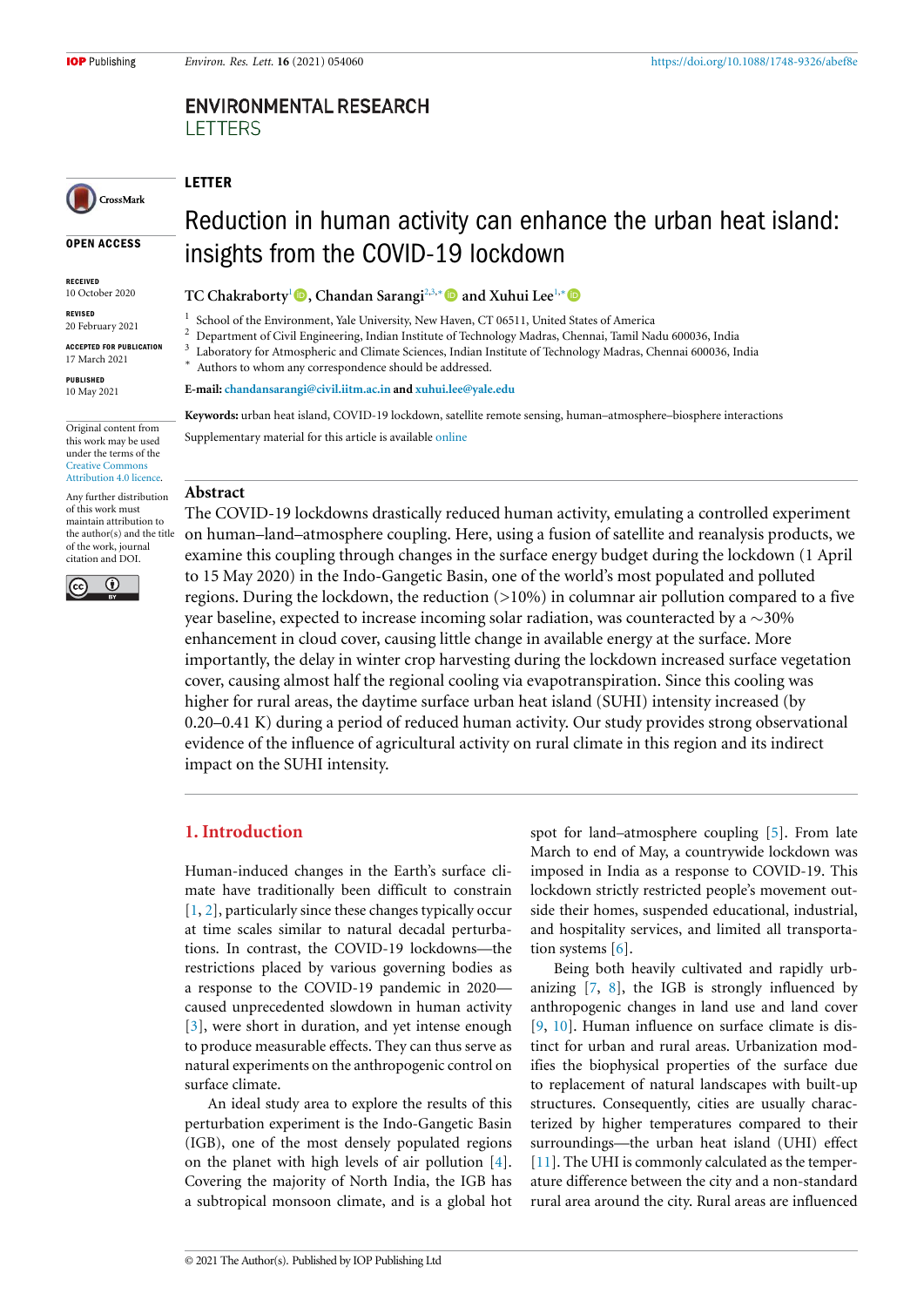by land use and land management practices, which is primarily due to agriculture in this region.

The reduction in atmospheric aerosols during the lockdown (up to 45% reduction for some Indian states) is well-documented [12] and, all else remaining constant, would increase incoming surface radiation. Since urban and rural areas may have different levels of pollution, this radiative forcing change can impact the UHI intensity [13, 14]. However, the UHI, and surface climate in general, is also modulated by non-radiative pathways [15]. The lockdown restrictions delayed crop harvesting [16], which would allow the rural surfaces to maintain high vegetation cover and can enhance latent heat flux  $(\lambda E)$ , a non-radiative pathway of surface heat dissipation. Previous studies have noted that the seasonality of the UHI in this region is influenced by the variability in surface vegetation in the rural area [17, 18]. Agricultural influence on surface climate in this region is not well-captured by land-surface models due to inaccurate representation of vegetation properties and the poorly constrained influence of irrigation on the hydrological cycle [10, 19]. Thus, beyond the widely studied changes in atmospheric composition [20, 21], the lockdowns provide a unique opportunity to ask broader questions about human–land– atmosphere interactions in the IGB. For example, the role of these interactions in modulating the ensuing South Asian monsoon circulations is critical to the livelihood of over a billion people dependent on this region [22].

Here, we examine the changes in the surface temperature in the IGB during the lockdown with a focus on the UHI, allowing us to separate human influence on urban and rural surface climate, particularly due to air pollution and land use. First, using a suite of satellite observations, we isolate changes in atmospheric and surface properties over urban areas and their rural periphery. Second, since satellite observations are restricted by the presence of clouds and do not directly provide estimates of the surface energy budget, we use a reanalysis dataset to gain a mechanistic understanding of the observed perturbations in rural surface climate.

## **2. Materials and methods**

**2.1. Urban–rural Delineations for region of interest** We only consider the Indian portion of the IGB (figure S1(a);  $\sim$  50 000 km<sup>2</sup> (available online at stacks.iop.org/ERL/16/054060/mmedia)), to avoid uncertainties arising from variations in lockdown periods in other countries. An urban cluster database was developed for this region by generating polygons covering contiguous groups of high-density urban pixels from the Global Human Settlement Index for 2015 [23]. The corresponding normalized rural reference (roughly equal to area of urban cluster) for each

of these clusters was created using an iterative buffering procedure with a step size of 300 m. Our methodology generates 1420 urban–rural delineations for the region.

#### **2.2. Satellite observations**

Multiple satellite-derived products were used to extract urban–rural differentials in relevant variables (details in table 1), including land surface temperature (LST) for calculating surface UHI (SUHI) [24], reflectance data from Moderate Resolution Imaging Spectroradiometer (MODIS) to estimate surface vegetation [25], and metrics of air pollution, including aerosol optical depth (AOD) from MODIS [26] and individual pollutant estimates from the Sentinel-5P TROPOspheric Monitoring Instrument (TRO-POMI) sensor [27]. We also extract cloud fraction (CF) from Sentinel-5P since clouds strongly affect the radiative budget and can be higher over cities [28]. Finally, the black-sky albedo (BSA) and whitesky albedo (WSA), the reflectivity of the surface for direct beam and diffuse radiation, respectively, were extracted from MODIS [29]. These can be combined to derive total surface albedo ( $\alpha$ ; see section 2.3), which is known to vary between urban and rural areas [30]. Although the MODIS observations are daily, the multi-day (see table 1) composites are used to reduce cloud contamination [31].

The normalized difference vegetation index (NDVI) is a proxy for green vegetation [33] and used here to estimate the impact of the lockdown on surface vegetation cover. We calculate NDVI from the near infrared (NIR) and RED bands of the 8 day composite MODIS surface reflectance product, available for 1 km  $\times$  1 km grids (table 1), as:

$$
NDVI = \frac{NIR - RED}{NIR + RED}.
$$
 (1)

The lockdown in India started from midnight 24 March and continued in a limited capacity till 7 June. To remove the noise from the transition periods, we considered 1 April to 15 May 2020 to be the lockdown case. The five year (2015–2019) mean of the data from 1 April to 15 May was treated as the baseline (only 1 April to 15 May 2019 for TROPOMI due to data unavailability). Since the satellite observations are relatively coarse (see table 1), only urban clusters with an area of above  $10 \text{ km}^2$  were considered. This threshold, along with cloud screening, leaves 382 clusters for the MODIS and Sentinel-derived CF data (figure S2) and 302 clusters for the Sentinel-derived air pollutant data.

Urban and rural means of all the variables of interest were extracted after regridding to 300 m European Space Agency Climate Change Initiative (ESA CCI) grids using the Google Earth Engine platform [34]. The urban values were calculated as the spatial means of all the urban pixels, as defined by the ESA CCI land cover data [32], within an urban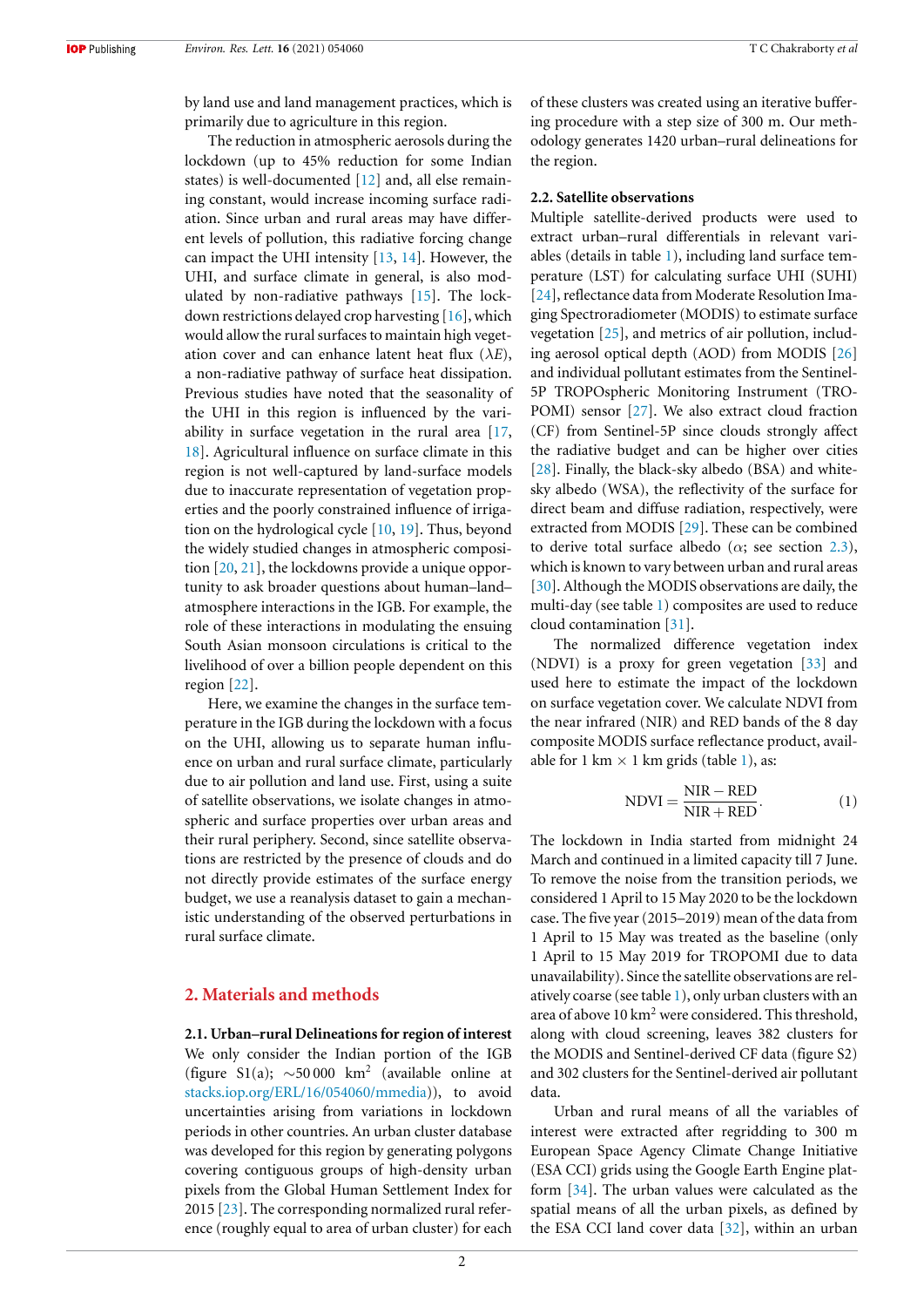| Satellite<br>product                                                            | Time of<br>interest | Variable(s)<br>of interest                                                                                                                                                               | Temporal<br>resolution | Spatial<br>resolution | Reference         |
|---------------------------------------------------------------------------------|---------------------|------------------------------------------------------------------------------------------------------------------------------------------------------------------------------------------|------------------------|-----------------------|-------------------|
| MODIS land surface<br>temperature (LST) product                                 | 2015-2020           | Daytime and<br>nighttime LST                                                                                                                                                             | 8 day                  | $1000 \text{ m}$      | $[24]$            |
| (MYD11A2v006)<br><b>MODIS</b> surface reflectance<br>product (MYD09A1 v006)     | 2015-2020           | from Aqua<br>Reflectances in the<br>near-infrared and red<br>bands                                                                                                                       | 8 day                  | $500 \text{ m}$       | $\left[25\right]$ |
| MODIS global<br>albedo $(\alpha)$ product<br>(MCD43A3 v006)                     | 2015-2020           | Black sky albedo<br>(BSA) and white sky<br>albedo (WSA)                                                                                                                                  | 16 day                 | 500 m                 | $[29]$            |
| MODIS aerosol optical<br>depth (AOD) product<br>(MCD19A2.006)                   | 2015-2020           | <b>AOD</b>                                                                                                                                                                               | Daily                  | $1000 \text{ m}$      | $[26]$            |
| Sentinel-5P TROPOMI                                                             | 2019-2020           | Nitrogen dioxide<br>$(NO2)$ , sulfur dioxide<br>$(SO2)$ , ozone $(O3)$ ,<br>carbon monoxide<br>(CO), formaldehyde<br>(HCHO), methane<br>(CH <sub>4</sub> ), and cloud<br>fraction $(CF)$ | 2 day                  | 1000 m (downscaled)   | $[27]$            |
| European Space Agency<br>Climate Change Initiative<br>(ESA CCI) land cover data | 2018                | Land cover                                                                                                                                                                               | Yearly                 | 300 m                 | $[32]$            |

**Table 1.** Summary of satellite products used in the present study.

cluster. The corresponding rural values are the spatial means of the non-urban, non-water pixels (from the ESA data) in the rural references. The urban– rural differential in LST is the SUHI, while for the other variables, we use the subscript  $_{\text{urb-rur}}$ . We also calculate the averages of each variable (and their differences) weighted by the urban cluster areas. Since larger urban areas are known to have higher SUHI intensity, area weighing gives us regional mean SUHI (versus the urban cluster mean SUHI).

#### **2.3. Reanalysis data**

We used two reanalysis products—the European Centre for Medium-Range Weather Forecasts (ECMWF) Reanalysis 5 (ERA5) [35], available at  $0.25^\circ \times 0.25^\circ$ , and the Modern-Era Retrospective analysis for Research and Applications, Version 2 (MERRA-2) [36], available at  $0.5^\circ \times 0.625^\circ$ . The five year (2015–2019) mean of the diffuse fraction  $(k_d)$  of the ERA5 reanalysis was used to calculate  $\alpha$  from BSA and WSA [37] using the equation:

$$
\alpha = k_d \text{WSA} + (1 - k_d) \text{BSA}.\tag{2}
$$

For each case, the centroid of the urban and rural polygons was located and  $k_d$  was extracted for the ERA5 grid containing it, similar to [38].

The MERRA-2 reanalysis assimilates biascorrected satellite observations of aerosols and provides estimates of the aerosol direct radiative effect, making it ideal for studying the impacts of the COVID-19 lockdowns. Though MERRA-2 also includes estimates of  $k_d$ , inter-reanalysis evaluations show that it significantly underestimates  $k_d$  compared

to other products [39]. Thus, MERRA-2 data were not used to calculate  $\alpha$ . Instead, MERRA-2 was used to get all-sky estimates of perturbations in the surface and atmospheric variables (since satellites only provide clear-sky estimates) and to diagnose reasons for perturbations in the rural LST. The MERRA-2 variables were based on hourly data from 12:30 pm to 2:30 pm local time, corresponding to the 1:30 pm MODIS Aqua overpass.

#### **2.4. Statistical analysis**

To examine reasons for any potential SUHI change, we considered the temporal changes  $(\Delta)$ , variable value during the lockdown minus value of the reference period) in  $\text{AOD}_{\text{urb-rur}}, \text{NDVI}_{\text{urb-rur}}, \alpha_{\text{urb-rur}},$  and CFurb-rur as the predictors. For robustness, we used two methods—linear regressions and random forest (RF) regression. For the linear regressions, we considered each of these four predictors (∆AODurb-rur,  $\Delta \text{NDVI}_{\text{urb-rur}}, \ \Delta \alpha_{\text{urb-rur}}, \ \text{and} \ \Delta \text{CF}_{\text{urb-rur}}$  and all their combinations and subsets. Since the relationships between the predictors and ∆SUHI are not necessarily linear, we also checked the consistency of our results using RF regressions. RF regressions use ensembles of decision trees to detect non-linear relationships and are less sensitive to outliers than parametric linear models [40]. For the RF regression, to prevent overfitting, we trained the models using 70% of the data and checked the model accuracy using the remaining data. The training and accuracy assessment were repeated 50 times with different random splits of training and validation data [41]. The signal can be hard to separate from the noise in the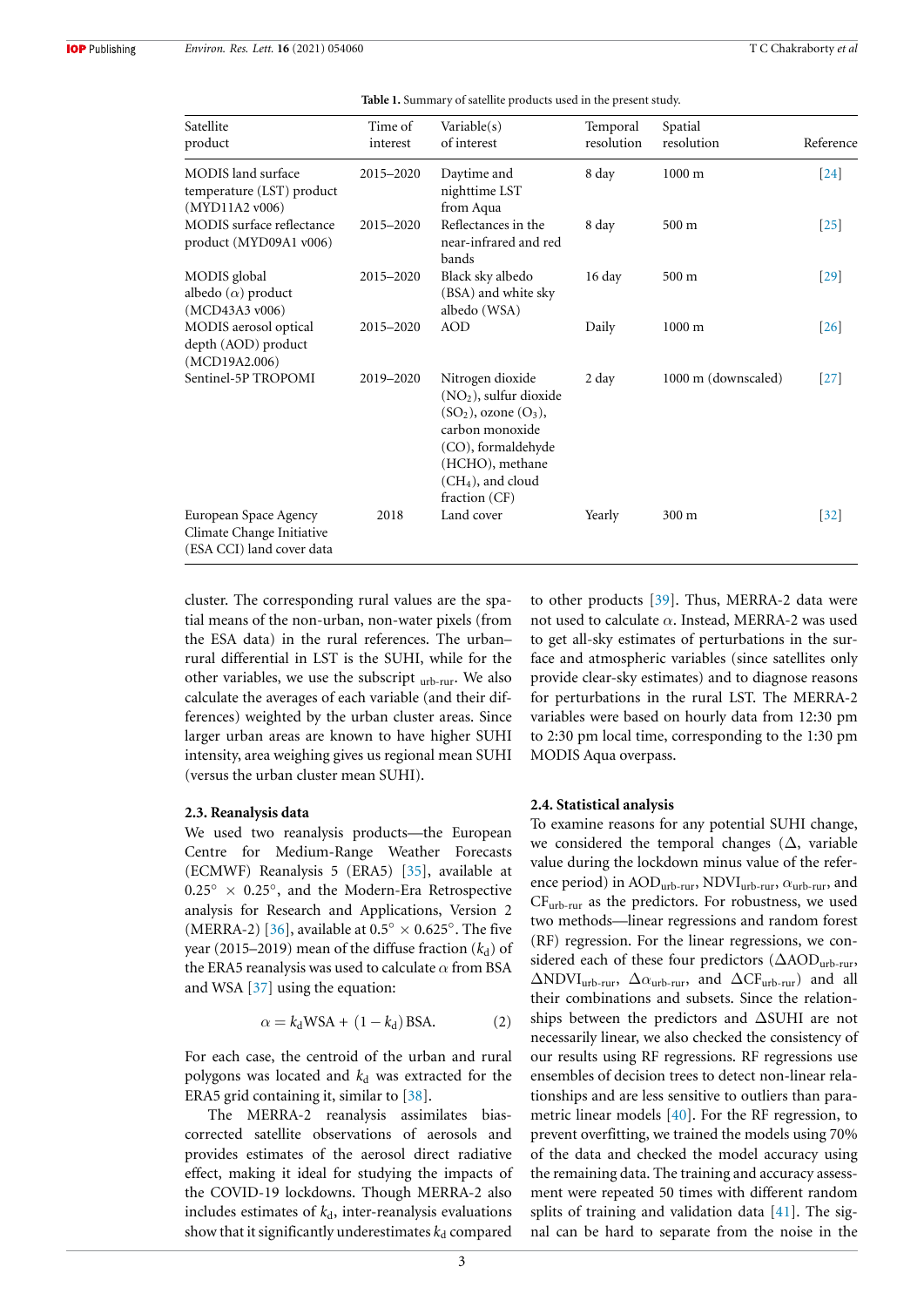**IOP** Publishing

satellite observations when examining small perturbations. Thus, we also correlate the variables after binning the data into five percentile bins, assuming that this noise is random and contributes to the unexplained variance within bins.

#### **2.5. Intrinsic biophysical mechanism**

Since the statistical analyses using satellite observations are primarily for hypothesis generation and do not necessarily reveal the physical mechanisms for the SUHI increase, we employed the theory of Intrinsic Biophysical Mechanism (IBPM) [14, 15, 42, 43], implemented using the MERRA-2 variables [43], to diagnose and quantify the reasons for the change in the  $LST<sub>rur</sub>$  in the region. Conceptually, the total LST change ( $\Delta$ LST) due to a forcing agent is the sum of the changes in the blending height temperature (∆BHT), where the blending height is the height at which surface heterogeneity has negligible impact on atmospheric variables [44], and the local temperature response  $(\Delta T)$ :

$$
\Delta \text{LST} = \Delta T + \Delta \text{BHT}.
$$
 (3)

∆BHT is the result of atmospheric factors while  $\Delta T$  is the surface response to atmospheric forcing. According to the IBPM theory, the local temperature response is:

$$
\Delta T = \frac{\lambda_0}{1+f} \Delta K_{\downarrow} (1-a) + \frac{\lambda_0}{1+f} \Delta L
$$
  
+ 
$$
\frac{-\lambda_0}{(1+f)^2} (R_n^* - G) \Delta f_1 + \frac{-\lambda_0}{(1+f)^2}
$$
  

$$
\times (R_n^* - G) \Delta f_2 + \frac{\lambda_0}{1+f} \Delta G.
$$
 (4)

The terms on the right-hand side of equation (4), from left to right, are the contributions to ∆*T* from shortwave radiative forcing, longwave radiative forcing, energy redistribution through evaporation, energy redistribution through convection, and change in ground heat flux. Here, ∆*K*<sup>↓</sup> is the change in incoming shortwave radiation, ∆*L* is the change in absorbed longwave radiation, ∆*G* is the change in ground heat flux, and  $R_n^*$  is the apparent net radiation. The intrinsic climate sensitivity is given by  $\lambda_0$ , f is the energy redistribution factor and  $\Delta f_1$  and  $\Delta f_2$  are the changes in *f* due to evaporation and convection, respectively. Check supplementary material for more details.

## **3. Results**

#### **3.1. Changes in urban–Rural differentials during lockdown**

The daytime SUHI increased (non-weighted mean from 0.23 K to 0.43 K; area-weighted mean from 0.56 K to 0.97 K) during the COVID-19 lockdown period compared to the five year baseline (figures 1 and S3), with 67% or 257 of the 382 urban

clusters showing an increase (figure S4). In contrast, the nighttime ∆SUHI was statistically insignificant ( $p$ -value  $> 0.01$ ). Daytime LST decreased during the lockdown (compared to baseline), though the mean decrease over rural locations was greater (−1.96 K non-weighted; −1.55 K weighted) compared to that over urban regions (−1.76 K non-weighted; −1.14 K weighted).

To explain this differential perturbation in daytime  $LST_{urb}$  and  $LST_{rur}$ , we consider major atmospheric (CF and AOD) and surface (NDVI and  $\alpha$ ) factors that impact the SUHI. The air quality over both urban and rural locations improved during the lockdown. This reduced air pollution is evident from both MODIS-derived AOD (∼5%–6% decrease; figures  $2(a)$  and  $55(a)$  and individual air pollutants measured by TROPOMI (∼14% and  $\sim$ 19% decrease in urban NO<sub>2</sub> and SO<sub>2</sub>, respectively; figure S6). AOD decreases in roughly 67% of the urban clusters (increasing in others) and for most non-urban grids in the IGB (figure S7(a)). The small magnitude of MODIS-derived AODurb-rur could be due to the large contributions from natural dust and biomass burning aerosols, as well as occurrence of turbulently mixed deep boundary layers, in this region during this period [45]. Moreover, there was a surprisingly large (*>*36% for non-weighted; >43% for weighted) increase in CF during the lockdown (figures  $2(d)$  and  $55(d)$ ), though some regions show a decrease (figure S7(b)).

We find large (>12%) increases in NDVI during the lockdown period. These increases are generally higher in rural references (13.3% or 0.043) than in urban areas  $(12.8\% \text{ or } 0.038; \text{ figure } 2(b)),$ with ∆NDVI<sub>urb-rur</sub> being negative in ~59% of the urban clusters (figures  $S4(b)$ ,  $S7(a)$ , and  $S8(a)$ ). The positive  $\Delta \text{NDVI}_{\text{rur}}$  (figure S8(b)) is consistent with the impact of the lockdown on agricultural activity, which is the predominant land use for ∼88% of this area according to the ESA CCI data (figure S2(b)). The lockdown overlapped with the harvesting season for rabi (winter) crops, which, together with the drier conditions during this period, reduces surface vegetation during regular years, as can be seen from the moving average of MODIS-derived 8 day NDVI<sub>rur</sub> in figure  $3(c)$ . The delay in harvesting activity [16] may have temporally shifted this normal drop in  $NDVI<sub>rur</sub>$ , contributing to surface greening compared to the baseline (figure 3(c)). The  $\Delta \text{NDVI}_{\text{rur}}$  is higher than the inter-annual standard deviation of  $NDVI<sub>rur</sub>$ during this period, also demonstrated by the largest standardized anomalies of the year during the lockdown. Most of IGB shows this surface greening, with  $\Delta \text{NDVI}_{\text{rur}}$ , ranging from  $-0.01$  (5th percentile) to 0.11 (95th percentile), as well as a reduction in  $\mathrm{LST}_{\text{rur}}$ (figures  $3(a)$  and (b)) from  $-4.3$  K (5th percentile) to 0.4 K (95th percentile), with the SUHI increasing compared to baseline (figure 3(d)). Simultaneously,  $\alpha$ decreased in both urban  $(-2.6\%)$  and rural  $(-2.9\%)$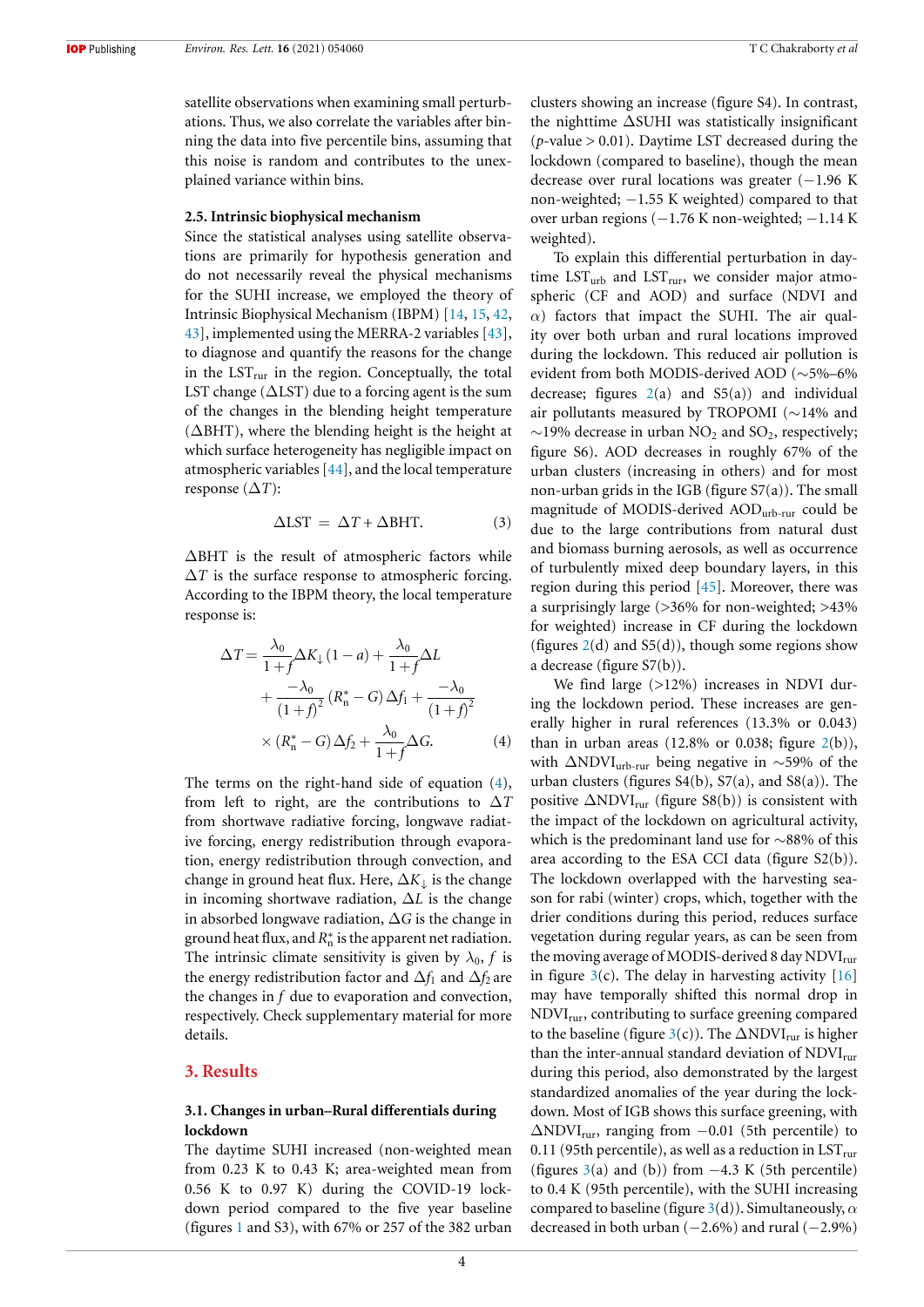

**Figure 1.** Perturbations to land surface temperature (LST) and surface urban heat island (SUHI) intensity. Sub-figures (a) and (b) show the mean (not weighted by urban cluster area) land surface temperature (LST) and surface urban heat island (SUHI) for urban clusters and their rural references for the baseline period, as well as their perturbed values during the lockdown period, for daytime and nighttime, respectively. The values above the bars show the mean values (percentage change during lockdown period for SUHI) and the error bars represent the 95% confidence interval of the mean. The changes shown here are summarized in table S1. Sub-figure (c) shows a map of the urban clusters in the region of interest and the change in their spatial mean daytime SUHI during the lockdown compared to the five year baseline.

areas (figures  $2(c)$  and  $55(c)$ ). Paired two-sample *t*-tests confirm that all the satellite-observed changes in the variables, other than that for nighttime SUHI, are statistically significant (*p*-value *<* 0.01). The 95% confidence intervals for the mean of each variable are in table S1.

#### **3.2. Attribution of daytime SUHI enhancement**

Previous studies have shown relationships between AODurb-rur and SUHI [13, 14]. Here, we find almost no associations between the perturbations in the two during the lockdown period (figure  $4(a)$ ;  $r^2 = 0.02$ for cluster; not statistically significant for binned). Similarly, AODurb-rur and daytime SUHI are not wellcorrelated during the baseline and lockdown periods (figure S9(b);  $r^2 \sim 0$ ). However,  $\Delta \text{NDVI}_{\text{urb-rur}}$  shows a relatively strong inverse relationship with ∆SUHI (figure 4(b);  $r^2 = 0.16$  for cluster; 0.76 for binned). Given the generally higher  $\Delta NDVI_{\text{rur}}$ , the pause in human activity in the rural area may have contributed to the enhanced daytime SUHI. This impact of urban–rural vegetation differentials on SUHI is consistent with previous studies [46, 47] and is corroborated by the relatively strong associations between NDVIurb-rur and daytime SUHI for the two periods (figure S9(a)). Although  $\Delta \alpha_{\text{urb-rur}}$  shows a positive

relationship with  $\Delta$ SUHI ( $r^2 = 0.05$  for cluster; 0.52 for binned), this relationship is not physically possible in isolation, since a higher  $\alpha$  implies lower absorption of solar insolation by the surface, and thus, lower  $\Delta$ SUHI. Since  $\alpha$  and NDVI are correlated (figure S10), the positive relationship between  $\Delta \alpha_{\rm{urb-rur}}$  and ∆SUHI may be a statistical artifact of the relatively higher NDVI<sub>rur</sub>. Neither CF<sub>urb-rur</sub> and daytime SUHI intensity, nor their perturbations from the baseline to the lockdown, are correlated (figures 4(d) and  $S9(c)$ ).

We use multiple linear and RF regressions to provide further statistical robustness to our findings (table S2). In general, ∆NDVIurb-rur explains the largest portion of the variability in ∆SUHI (adjusted  $R^2 = 0.15$ ), followed by  $\Delta \alpha$ <sub>urb-rur</sub>,  $\Delta \text{AOD}_{\text{urb-rur}}$ , and CFurb-rur. The permutation importance scores from the RF models also support the primary control of ∆NDVIurb-rur on ∆SUHI (table S2).

The percentage changes in the atmospheric variables (AOD and CF) are higher over urban areas compared to the rural areas during the lockdown period and the surface properties (NDVI and  $\alpha$ ) change more for rural areas (figures 2 and S5). Although 2020 was already wetter than regular years [18], a further reduction in AOD over the study area may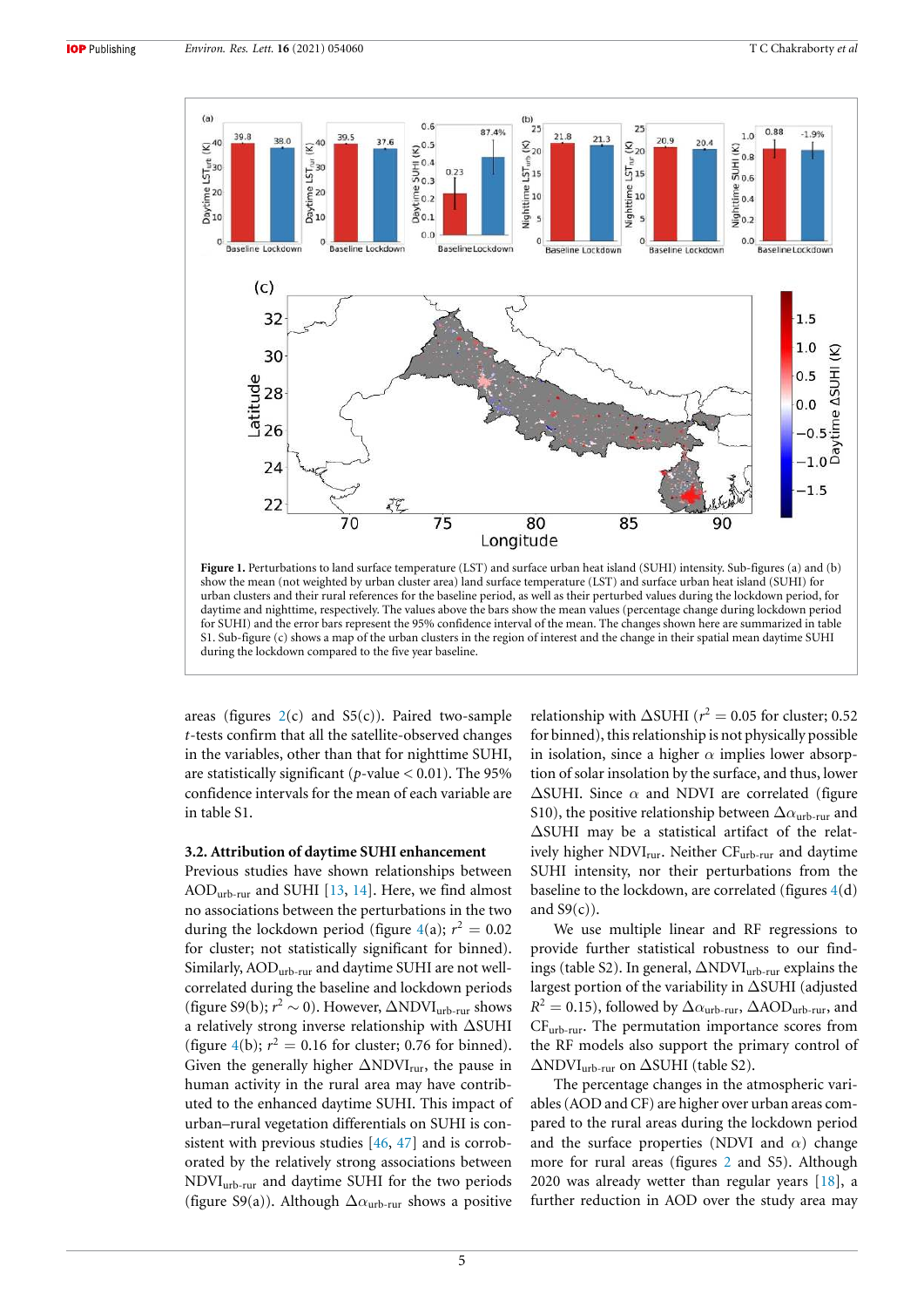

**Figure 2.** Changes in major surface and atmospheric factors. Sub-figures (a)–(d) show the mean (not weighted by urban cluster area) aerosol optical depth (AOD), normalized difference vegetation index (NDVI), surface albedo  $(\alpha)$ , and cloud fraction (CF) for urban clusters and their rural references for the baseline period, as well as their perturbed values during the lockdown. The values above the bars show the mean values for the baseline period (2015–2019 baseline for everything other than CF; 2019 baseline for CF) and the percentage change from that value. The error bars represent the 95% confidence interval of the mean. The changes shown here are summarized in table S1.



**Figure 3.** Regional changes in vegetation cover and land surface temperature (LST). Sub-figures (a) and (b) show maps of the changes in rural normalized difference vegetation index ( $NDVI<sub>rur</sub>$ ) and daytime rural land surface temperature ( $LST<sub>rur</sub>$ ) during the lockdown compared to the five year baseline. Sub-figure (c) shows the seasonal change in NDVI for baseline years (2015–2019; in red) and the year 2020 (in blue) over all rural pixels in the study area. The standardized anomaly of NDVI<sub>rur</sub> (the difference in NDVI<sub>rur</sub> between the baseline and lockdown divided by the inter-annual standard deviation of NDVI<sub>rur</sub>) for each 8 day period is shown in orange. The red shaded region shows the standard deviation of the baseline value across years, while the grey shaded region shows the overall lockdown period. To reduce noise, the moving average of three points is used to compute the 2020 values. Sub-figure (d) is similar to sub-figure (c), but for seasonal variability of daytime surface urban heat island (SUHI) intensity.

have perturbed the regional circulation and thermodynamics [48, 49], creating an environment conducive to more cloud formation. It may also be possible that the lower aerosol loading reduced the cloud-burning effect [50], thus increasing CF. Finally, the surface greening could also enhance CF [51]. We expect a greater decrease in AOD over urban clusters to correspond to an increase in  $K_{\downarrow}$ , which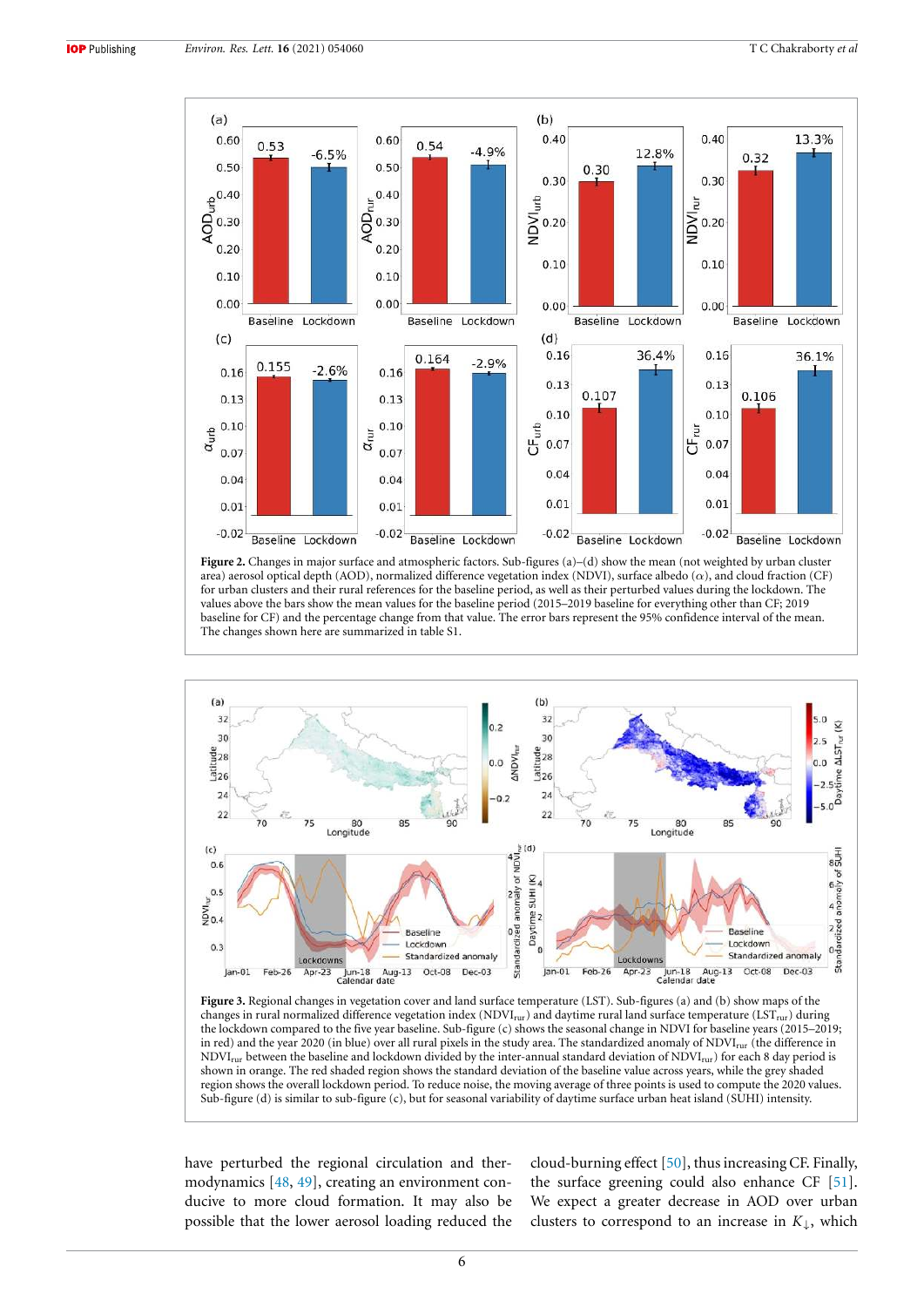

correlations between daytime change in surface urban heat island (SUHI) (∆SUHI) during the lockdown compared to the five year baseline and the respective change in urban–rural differential in aerosol optical depth (∆AODurb-rur), normalized difference vegetation index ( $\Delta NDVI_{urb-rur}$ ), surface albedo ( $\Delta \alpha_{urb-rur}$ ), and cloud fraction ( $\Delta CF_{urb-rur}$ ), respectively. Each data point for the raw case (in orange) corresponds to an urban cluster. The lines of best fit are shown, and their corresponding equations (along with their sample sizes and *p*-values) are annotated. Values that are outside the 1–99 percentiles of the change in the predictor variables are considered outliers and not shown in these scatter plots. Correlations (in red) are also shown after binning every 5th percentile of ∆SUHI and the corresponding changes in the predictors. The vertical black lines show the standard deviation of ∆SUHI in each bin.

can enhance SUHI intensity. However, our statistical analysis does not support this hypothesis. Instead, the observed positive ∆SUHI is associated with the higher vegetation cover over rural areas. This control of vegetation cover on LST is further corroborated by the negative correlations between LST and NDVI for the urban and rural units (figure S11). The relatively weaker correlations for the cluster-level data in figure  $4(b)$  compared to figures  $S9(a)$  and S11 (and previous studies  $[46, 47, 52]$ ) is because we are dealing with differences of differences in figure 4(b) during a time of the year with low expected SUHI intensities (figure  $3(d)$ ), making the signal hard to isolate from the noise.

### **3.3. Perturbations to rural Background surface climate**

The lack of large-scale continuous observations of meteorological variables in urban areas makes diagnosing these patterns for all-sky conditions difficult using *in-situ* data. Instead, we use the MERRA-2 reanalysis, which is observationally constrained

by ground-level measurements of surface meteorology and satellite measurements of columnar AOD, and physically constrained by the model components [36]. MERRA-2 primarily represents the rural background since it does not incorporate urban land cover. Since, as suggested by the satellite-derived NDVI and  $\alpha$  (figure 2), urban surfaces changed less than rural surfaces during the lockdown, the reanalysis data can be used to generate mechanistic insights about the SUHI enhancement.

The MERRA-2 reanalysis captures the direction of the changes in the region during the lockdown compared to satellite observations (table S3). Although the midday aerosol direct radiative effect in MERRA-2 decreases by almost 25% (from  $-78.4\pm12.6$  W m $^{-2}$  to  $-58.7\pm13.3$  W m $^{-2})$  during the lockdown, with the potential to increase *K*<sup>↓</sup> by 19.8  $\pm$  5.1 W m<sup>-2</sup>, we find an overall reduction in *K*<sub>↓</sub> (−10.5 ± 39.8 W m<sup>-2</sup>). This decrease in *K*<sub>↓</sub> is due to the compensating effect of increased cloudiness during the lockdown, as well as the higher water vapor content in the atmospheric column, as seen from the higher near-surface relative humidity (table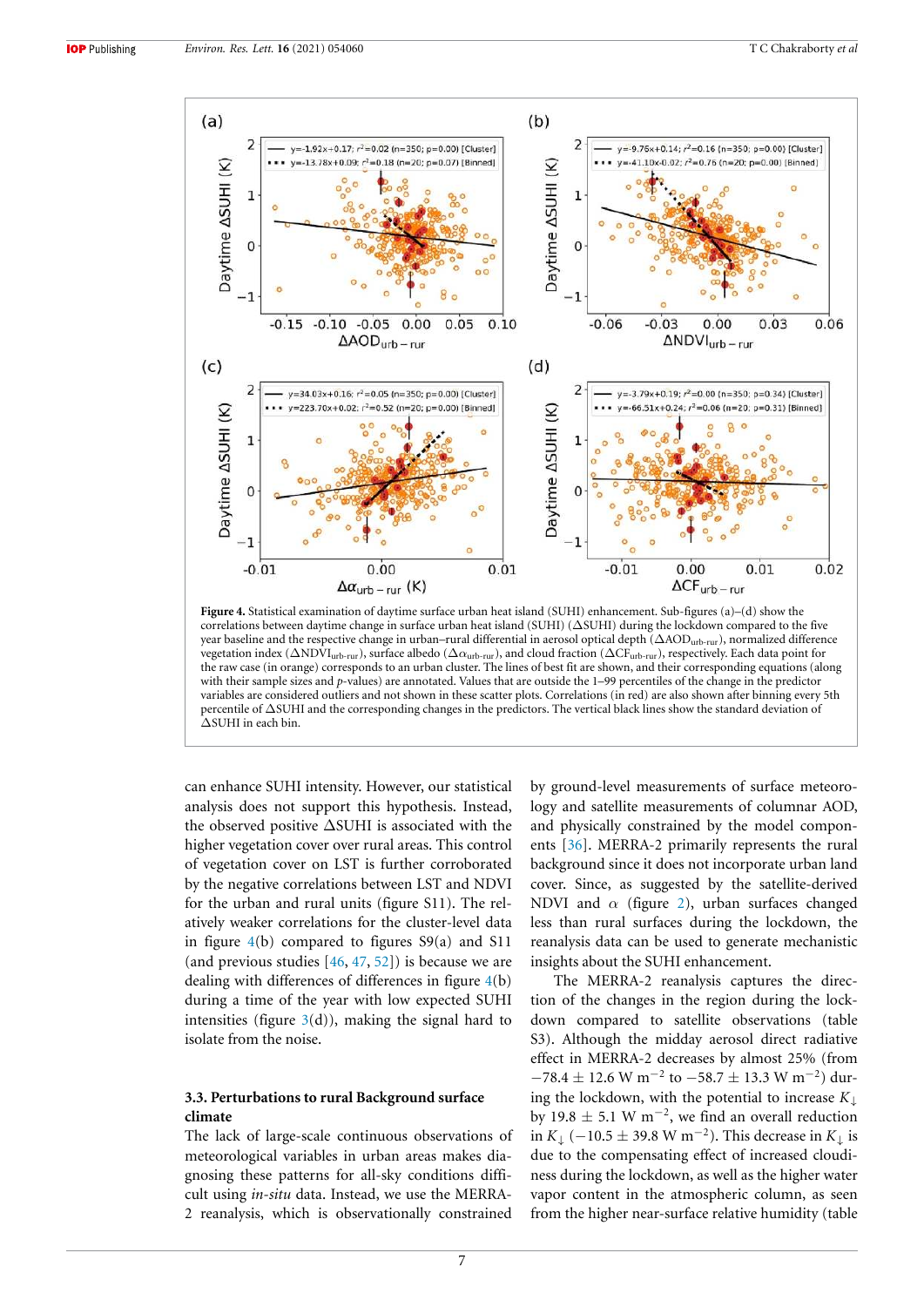

ground heat storage to the total calculated local temperature change (∆*T*) in the Indo-Gangetic Basin during the lockdown compared to the five year baseline. The corresponding ∆*T,* ∆LST, and change in blending height temperature (∆BHT) in MERRA-2 are also shown. The standard errors are displayed in all cases. Sub-figure (b) shows the correlations between the MERRA-2 grid-averaged leaf are index (LAI) and the corresponding ∆*T* from MERRA-2, the calculated ∆*T* using the IBPM framework, and the contributions to ∆*T* through the evaporative pathway and convective pathways. Each data point corresponds to a grid cell average. The lines of best fit are shown and the corresponding equations (including confidence bounds for the slopes of the lines, sample sizes, and *p*-values) are annotated. Values that are outside the 1–99 percentile of the total diagnosed local temperature change are considered outliers and not shown in the scatter plot.

S3). Overall, the total absorbed energy by the surface decreases slightly  $(-10.4 \pm 32 \text{ W m}^{-2})$  during the lockdown despite the negative ∆AOD<sub>rur</sub>.

Separating the contributions from both radiative and non-radiative pathways that can change LST reveals large evaporative cooling  $(-1.79 \pm 0.05 \text{ K})$ during this period (figure  $5(a)$ ), which is expected if vegetation cover increased. The diagnosed and MERRA-2 calculated ∆*T* are similar in magnitude (−1.29 K versus −1.22 K) and in spatial distribution (figure 5(b)). MERRA-2 uses prescribed vegetation, with identical leaf area index (LAI; regional mean =  $\sim$ 0.79) for the two periods. However, since it is constrained by observed surface meteorology, it captures the decrease in Bowen ratio—the ratio of sensible heat flux  $(H)$  and  $\lambda E$ —during midday (from 2.87  $\pm$  3.02 for baseline to 1.24  $\pm$  0.76 during the lockdown; table S3), which is an expected impact of surface greening. The higher precipitation, latent heat, cloud cover, and relative humidity point to a more intense hydrological cycle during the lockdown compared to regular years (table S3).

The satellite-observed negative ∆NDVI<sub>urb-rur</sub> suggests that the increase in evaporative cooling during the lockdown was more for rural areas compared to urban areas. This would be true even if NDVIurb and NDVIrur had changed identically, since urban areas are generally more moisture-limited. Figure 5(b) shows the correlations of ∆*T* from MERRA-2, the IBPM calculations, and contributions due to evaporation and convection with LAI. The negative correlations between LAI and ∆*T* demonstrate a stronger cooling response during the lockdown over more densely vegetated surfaces. Here,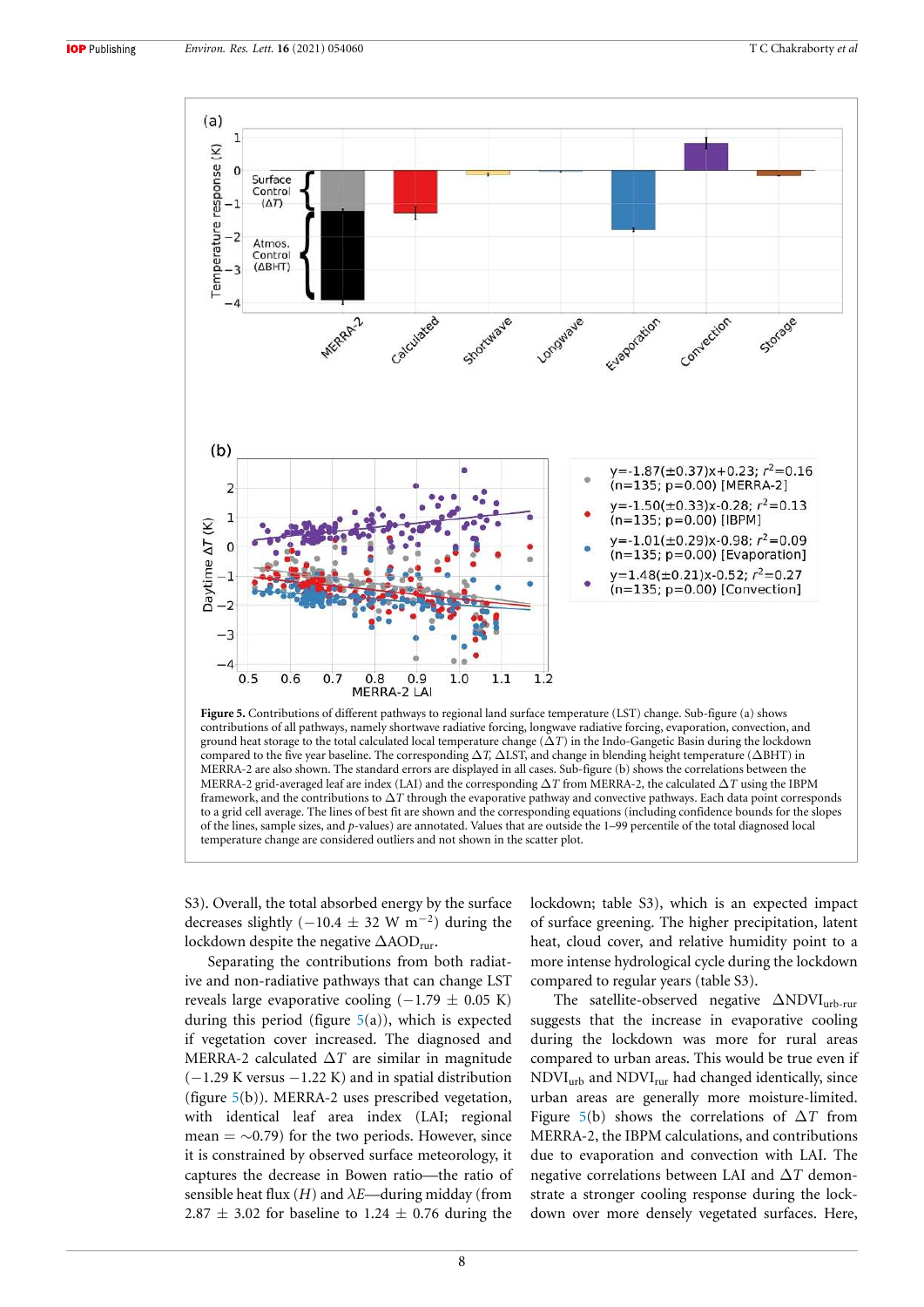the lowest LAI grids represent relatively urbanized areas. The increasing positive temperature response through the convective pathway with LAI suggests that this is a negative feedback to the evaporative cooling [53]. This convective feedback can be understood either in terms of energy conservation or through evaporation-induced near-surface stability. A relative increase in  $\lambda E$  under similar (or reduced) available energy requires a corresponding decrease in *H*. Alternatively, the additional evaporative cooling of the surface compared to the blending height renders the lower atmosphere relatively stable compared to the baseline period, impeding the dissipation of available energy via *H*.

Overall, ∆*T* is almost a third of ∆LST, with the other two-thirds attributable to atmospheric factors, including AOD and CF (figure  $5(a)$ ). The IBPM results show that the sum of the evaporative cooling and its convective feedback accounted for roughly 79% of the midday  $\Delta T$ , while the evaporative cooling alone accounted for roughly 46% of the corresponding  $\Delta$ LST (of  $-3.92$  K). The land contribution to ∆LST found here is probably a lower bound estimate since there is strong coupling between the land and the atmosphere. For instance, enhanced surface evaporation due to the increase in vegetation cover would also increase low level cloudiness through condensation feedback [54], lowering both BHT and LST. A similar theoretical diagnosis is not possible for the urban surfaces explicitly since the MERRA-2 land cover dataset does not consider urban areas. Nonetheless, these results can explain the SUHI increase, as the implicit assumption is that the surface characteristics of the rural areas changed more than those of the urban areas during the lockdown period, which is reasonable given the time scale.

#### **4. Discussion and conclusions**

The UHI effect is traditionally viewed as an outcome of the replacement of the natural landscape by built-up structures. The consequences of this land cover change are simpler to define in the abstract than to measure in practice. While cities modify their local climate as they expand, the UHI intensity is usually quantified through space-for-time substitution using snapshot measurements in the urban area and for some rural reference. For the SUHI, how to define this rural reference remains a contentious issue [46, 55–57]. Generally, the urban–rural delineations are more clearly constructed for less sprawling cities with very little land management surrounding the city centers. Here, we show an example of a region of the world with high human intervention in both urban and rural areas, the interruption of which leads to the seemingly counter-intuitive enhancement of the SUHI during a period of low human

activity. Thus, the COVID-19 lockdown period illustrates the importance of the rural reference on the SUHI intensity, as estimated using a traditional buffer-based method, during a perturbation scenario, the relevance of which has previously only been examined for the mean climate state in this region [17, 18, 58].

Our results can help contextualize a larger current discussion in the urban climate community on the utility of the UHI as a metric to examine urban public health [59–61]. The UHI intensity is the impact of urbanization on local temperature [62]. However, urban heat stress is dependent on the absolute temperature, or more accurately, a combination of temperature, humidity, and other factors [63]. As such, the relevance of UHI for urban public health can be misleading during certain times because enhancement in UHI intensity does not necessarily imply similar enhancement in heat stress (or even temperature) in urban areas. In agreement [64], argues that mitigating the UHI should not be the goal when addressing the public health consequences of urbanization. In theory, one can reduce the UHI intensity by increasing the rural temperature, which does not change the potential heat stress in the urban area. Here, we see something similar occurring, with the SUHI increasing due to rural areas cooling down more than the urban core between the baseline and the lockdown periods, rather than due to an increase in urban temperature. However, this is only the temporal perspective. From the spatial perspective, it is also true that residents moving from rural to urban regions in the IGB were exposed to higher temperatures than they would have had they remained in rural areas. This separation of the temporal and spatial perspectives is critical to reconciling the debate in the community. The criticisms of UHI as a metric primarily pertain to the total impact of temperature on human health in urban areas. In contrast, since the UHI is an abstract isolation of the contribution to that temperature from urbanization, it remains theoretically important, assuming we establish a more consistent definition of the rural reference to facilitate accurate inter-urban and inter-study comparisons.

Lastly, our finding demonstrates the importance of human–land–atmosphere coupling on the regional climate over South Asia as a whole. Agricultural practices in this region strongly control the vegetation phenology of the croplands, modulating how energy is partitioned and dissipated from the surface through non-radiative means (figure  $3(c)$ ). As seen here, the importance of these non-radiative components on the LST is apparent, even when input energy to the system is relatively stable, providing large-scale observational evidence of previously modeled results [54]. Over 88% of the landmass in North India is agricultural (figure S1(b)). Therefore, an increase in surface vegetation due to agriculture can lead to large regional cooling, modify cloud formation, and lower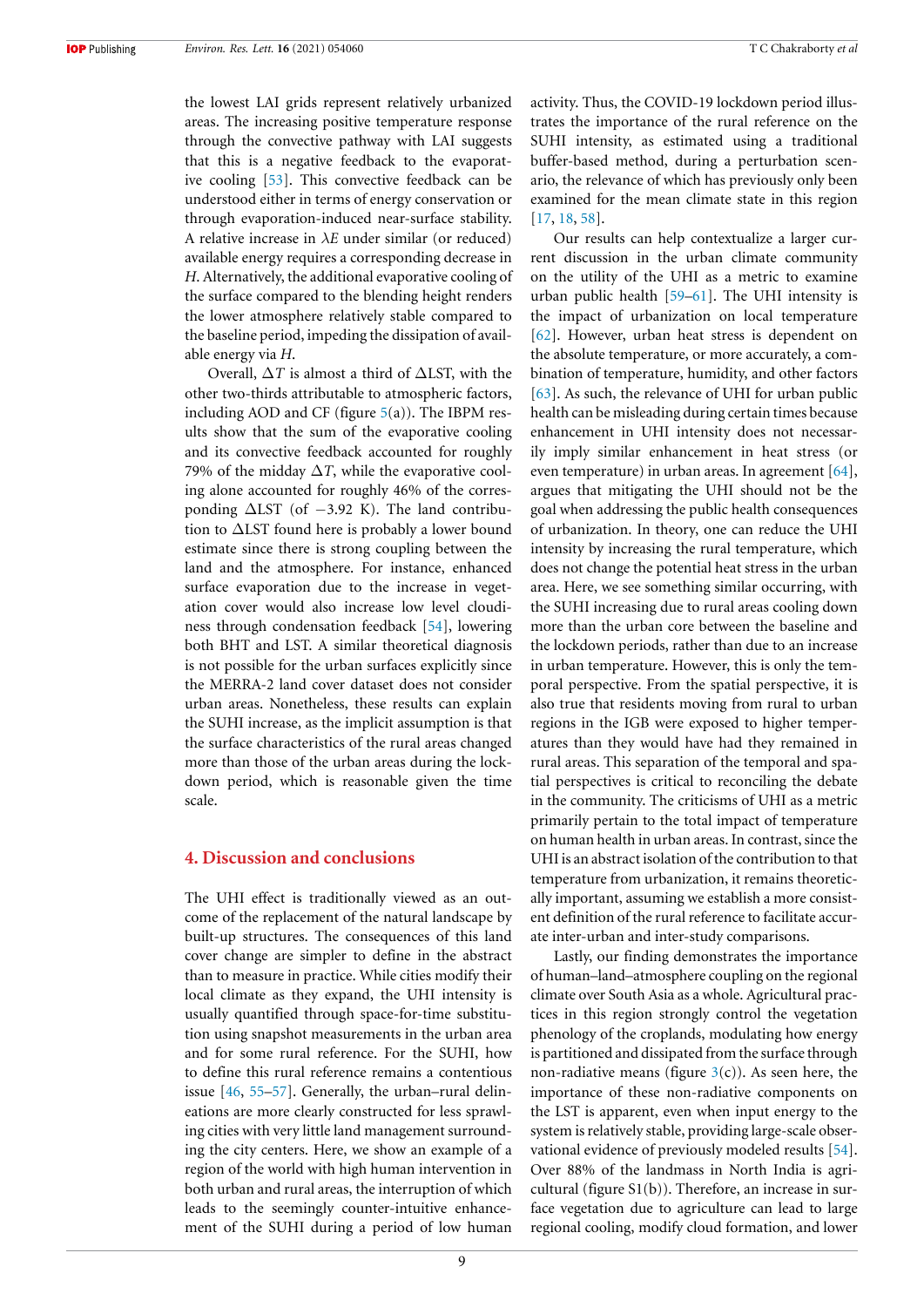tropospheric stability. Moreover, enhanced evaporative cooling over the Indian landmass during the monsoon onset period (as seen here) can also perturb the land–sea thermal gradient—a major driver of monsoonal wind circulation [65]. Our study puts forth important observational evidence of human-induced control on surface climate, which strengthens the need for the ongoing efforts to explicitly include these in earth system models to better predict long-term climate change [66, 67]. For the UHI, the inclusion of human dynamics can help constrain its future estimates, since urban and rural areas are expected to change differently in future scenarios [68].

Although our two-pronged approach using satellite observations and reanalysis product demonstrates the consistency of these perturbations, a few uncertainties remain. First, since 2020 was wetter than the baseline years (table S3), the NDVI perturbations seen during lockdown may not have been solely due to the well-documented delay in harvesting in this region [16]. The lockdown-induced anthropogenic pause could influence the natural variability, cloud cover, and rainfall [69, 70], and in turn also affect the NDVI/LST. Regardless, the large, standardized anomaly in NDVI<sub>rur</sub> during the lockdown, seen in figure  $3(c)$ , strongly suggests that the lockdown played a role. The higher ∆NDVI<sub>rur</sub> (compared to ∆NDVIurb) and ∆SUHI is also see when using 18 year (2003–2019) baseline from MODIS Aqua measurements (figures S12(a) and (b)). Moreover, NDVI differences are seen at urban-to-urban periphery scale (5–30 km), which is much smaller than the inherent spatial scale of the anticipated natural variability. Second, since the perturbations are small in magnitude, sensor noise could account for some of the variability. Our results are qualitatively replicated when we calculate the relevant variables from the MODIS Terra satellite (figures  $S12(c)$  and (d)), which has a different sensor and equatorial overpass time (∼10:30 am), indicating that the perturbations are robust and cannot be just random noise from one sensor. Third, since our study deals with regional changes using coarse satellite observations, we neither fully examine the perturbations for individual urban clusters, which can vary from the mean changes (figures  $S4(a)$  and (b)), nor characterize intra-urban distributions. Some of these limitations can be addressed with the development of better parameterized models for this region with explicit irrigation schemes, which can clearly isolate the impact of the agricultural cycle on regional climate.

## **Data availability statement**

The data that support the findings of this study are available upon reasonable request from the authors.We acknowledge the Yale Institute for Biospheric Studies for a grant on studying aerosol-UHI interactions.

#### **Acknowledgments**

TC acknowledges the Yale Institute for Biospheric Studies for a grant on studying aerosol-UHI interactions. CS would like to thank Department of Science and Technology, Government of India, for the DST Start-Up Grant 2020 [Ref. No. **SRG/2020/001658].**

## **ORCID iDs**

TC Chakraborty  $\bullet$  https://orcid.org/0000-0003-1338-3525

Chandan Sarangi  $\bullet$  https://orcid.org/0000-0002-4850-5118

Xuhui Lee https://orcid.org/0000-0003-1350-4446

#### **References**

- [1] Pielke Sr R A, Marland G, Betts R A, Chase T N, Eastman J L, Niles J O, Niyogi D D S and Running S W 2002 The influence of land-use change and landscape dynamics on the climate system: relevance to climate-change policy beyond the radiative effect of greenhouse gases *Phil. Trans. R. Soc.* A **360** 1705–19
- [2] Lawrence D M *et al* 2016 The Land Use Model Intercomparison Project (LUMIP) contribution to CMIP6: rationale and experimental design *Geosci. Model Dev.* **9** 2973–98
- [3] Rutz C *et al* 2020 Covid-19 lockdown allows researchers to quantify the effects of human activity on wildlife *Nat. Ecol. Evol.* **4** 1156–9
- [4] Dey S and di Girolamo L 2011 A decade of change in aerosol properties over the Indian subcontinent *Geophys. Res. Lett.* **38**
- [5] Koster R D *et al* 2004 Regions of strong coupling between soil moisture and precipitation *Science* **305** 1138–40
- [6] Guidelines, Ministry of Home Affairs, Government of India 2020 (available at: www.mha.gov.in/sites/default/files/ Guidelines.pdf) (Accessed 27 December 2020)
- [7] Seto K C, Güneralp B and Hutyra L R 2012 Global forecasts of urban expansion to 2030 and direct impacts on biodiversity and carbon pools *Proc. Natl Acad. Sci.* **109** 16083–8
- [8] Siderius C, Hellegers P, Mishra A, van Ierland E and Kabat P 2014 Sensitivity of the agroecosystem in the Ganges basin to inter-annual rainfall variability and associated changes in land use *Int. J. Climatol.* **34** 3066–77
- [9] Sarangi C, Tripathi S, Qian Y, Kumar S and Leung L R 2018 Aerosol and urban land use effect on rainfall around cities in Indo-Gangetic Basin from observations and cloud resolving model simulations *J. Geophys. Res.* **123** 3645–67
- [10] Barton E J *et al* 2019 A case study of land–atmosphere coupling during monsoon onset in northern India *Q. J. R. Meteorol. Soc.* **146** 2891–905
- [11] Oke T R 1982 The energetic basis of the urban heat island *Q. J. R. Meteorol. Soc.* **108** 1–24
- [12] Ranjan A K, Patra A K and Gorai A K 2020 Effect of lockdown due to SARS COVID-19 on aerosol optical depth (AOD) over urban and mining regions in India *Sci. Total Environ.* **745** 141024
- [13] Li H, Meier F, Lee X, Chakraborty T, Liu J, Schaap M and Sodoudi S 2018 Interaction between urban heat island and urban pollution island during summer in berlin *Sci. Total Environ.* **636** 818–28
- [14] Cao C, Lee X, Liu S, Schultz N, Xiao W, Zhang M and Zhao L 2016 Urban heat islands in china enhanced by haze pollution *Nat. Commun.* **7** 1–7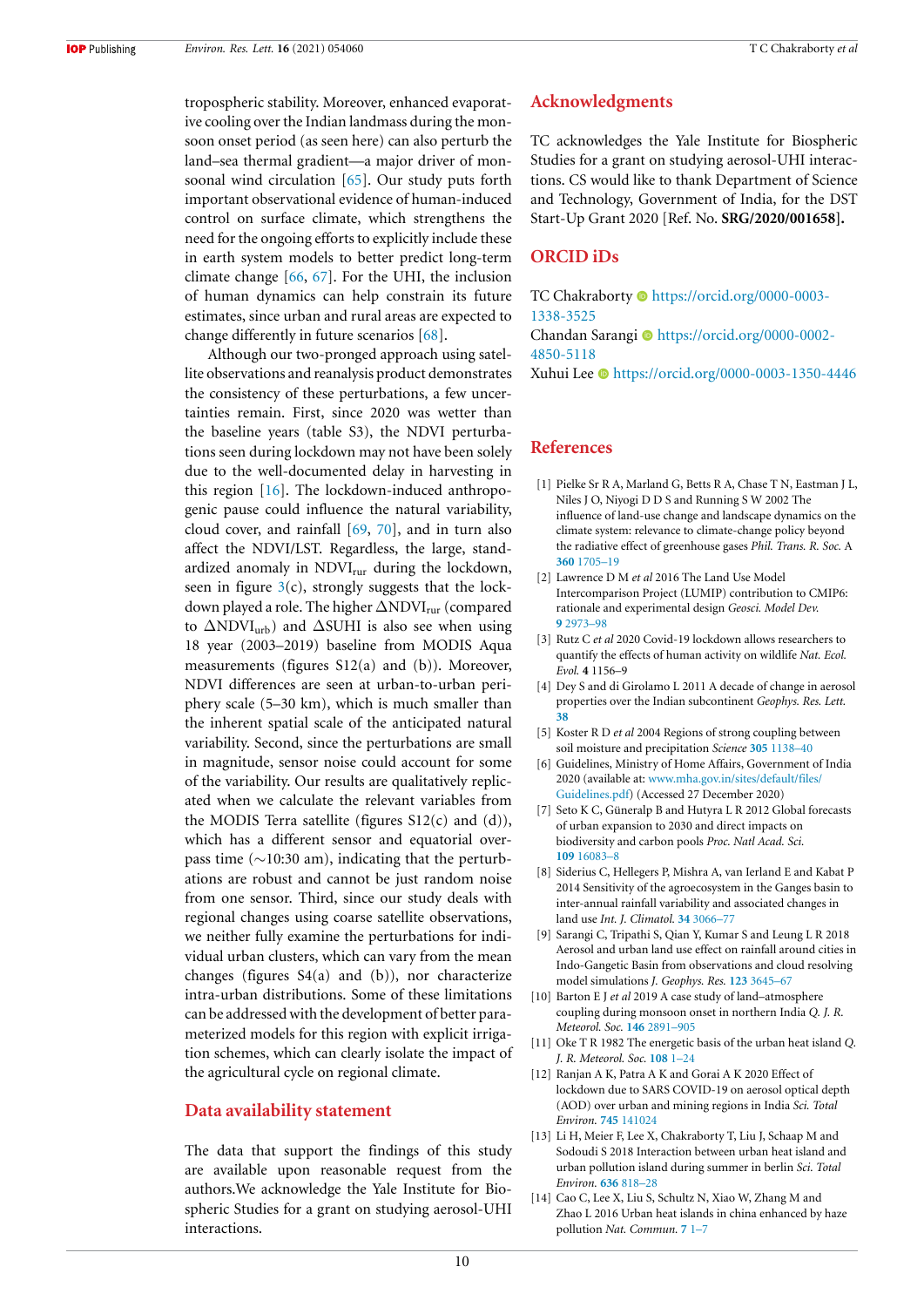- [15] Zhao L, Lee X, Smith R B and Oleson K 2014 Strong contributions of local background climate to urban heat islands *Nature* **511** 216–9
- [16] Rawal V, Kumar M, Verma A and Pais J 2020 Covid-19 lockdown: impact on agriculture and rural economy *Soc. Soc. Econ. Res.* (https://www.networkideas.org/wp-content/ uploads/2020/06/sserwp2003.pdf)
- [17] Chakraborty T, Sarangi C and Tripathi S N 2017 Understanding diurnality and inter-seasonality of a sub-tropical urban heat island *Bound.-Layer Meteorol.* **163** 287–309
- [18] Kumar R, Mishra V, Buzan J, Kumar R, Shindell D and Huber M 2017 Dominant control of agriculture and irrigation on urban heat island in India *Sci. Rep.* **7** 1–10
- [19] Chakraborty T, Sarangi C, Krishnan M, Tripathi S N, Morrison R and Evans J 2019 Biases in model-simulated surface energy fluxes during the Indian monsoon onset period *Bound. Layer Meteorol.* **170** 323–48
- [20] Venter Z S, Aunan K, Chowdhury S and Lelieveld J 2020 Covid-19 lockdowns cause global air pollution declines *Proc. Natl Acad. Sci.* **117** 18984–990
- [21] le Quéré C *et al* 2020 Temporary reduction in daily global CO<sup>2</sup> emissions during the COVID-19 forced confinement *Nat. Clim. Change* **10** 647–53
- [22] Turner A G *et al* 2019 Interaction of convective organization with monsoon precipitation, atmosphere, surface and sea: the 2016 INCOMPASS field campaign in India *Q. J. R. Meteorol. Soc.* **146** 2828–52
- [23] Pesaresi M *et al* 2013 A global human settlement layer from optical HR/VHR RS data: concept and first results *IEEE J. Sel. Top. Appl. Earth Obs. Remote Sens.* **6** 2102–31
- [24] Wan Z 2007 Collection-5 MODIS land surface temperature products users' guide *ICESS* (Santa Barbara: University of California)
- [25] Pagano T S and Durham R M 1993 Moderate resolution imaging spectroradiometer (MODIS) *Sensor Systems for the Early Earth Observing System Platforms* vol 1939 (International Society for Optics and Photonics) pp 2–17
- [26] Remer L A *et al* 2006 Algorithm for remote sensing of tropospheric aerosol from MODIS: collection 005 *Natl Aeronaut. Space Adm.* **1490**
- [27] Veefkind J *et al* 2012 Tropomi on the ESA Sentinel-5 precursor: a GMES mission for global observations of the atmospheric composition for climate, air quality and ozone layer applications *Remote Sens. Environ.* **120** 70–83
- [28] Theeuwes N E, Barlow J F, Teuling A J, Grimmond C S B and Kotthaus S 2019 Persistent cloud cover over mega-cities linked to surface heat release *npj Clim. Atmos. Sci.* **2** 1–6
- [29] Strahler A H, Muller J, Lucht W, Schaaf C, Tsang T, Gao F, Li X, Lewis P and Barnsley M J 1999 MODIS BRDF/albedo product: algorithm theoretical basis document version 5.0 *MODIS Doc.* **23** 42–7
- [30] Rizwan A M, Dennis L Y and Chunho L 2008 A review on the generation, determination and mitigation of urban heat island *J. Environ. Sci.* **20** 120–8
- [31] Chakraborty T, Hsu A, Manya D and Sheriff G 2020 A spatially explicit surface urban heat island database for the United States: characterization, uncertainties, and possible applications *ISPRS J. Photogramm. Remote Sens.* **168** 74–88
- [32] Bontemps S *et al* 2013 Consistent global land cover maps for climate modelling communities: current achievements of the ESA's land cover CCI *Proc. ESA Living Planet Symp.* (*Edimburgh*) pp 9–13
- [33] Rouse J, Haas R, Schell J and Deering D 1973 Monitoring the vernal advancement and retrogradation (green wave effect) of natural vegetation *Prog. Rep. RSC* 1978-1 (College Station 93: Remote Sensing Center, Texas A&M Univ.)
- [34] Gorelick N, Hancher M, Dixon M, Ilyushchenko S, Thau D and Moore R 2017 Google Earth Engine: planetary-scale

geospatial analysis for everyone *Remote Sens. Environ.* **202** 18–27

- [35] Hersbach H *et al* 2020 The ERA5 global reanalysis *Q. J. R. Meteorol. Soc.* **146** 1999–2049
- [36] Gelaro R *et al* 2017 The modern-era retrospective analysis for research and applications, version 2 (MERRA-2) *J. Clim.* **30** 5419–54
- [37] Qu Y, Liang S, Liu Q, He T, Liu S and Li X 2015 Mapping surface broadband albedo from satellite observations: a review of literatures on algorithms and products *Remote Sens.* **7** 990–1020
- [38] Chakraborty T, Hsu A, Manya D and Sheriff G 2019 Disproportionately higher exposure to urban heat in lower-income neighborhoods: a multi-city perspective *Environ. Res. Lett.* **14** 105003
- [39] Chakraborty T and Lee X Large differences in diffuse solar radiation in current-generation gridded products (under review)
- [40] Breiman L 2001 Random forests *Mach. Learn.* **45** 5–32
- [41] Xu Q-S and Liang Y-Z 2001 Monte Carlo cross validation *Chemometr. Intell. Lab. Syst.* **56** 1–11
- [42] Lee X *et al* 2011 Observed increase in local cooling effect of deforestation at higher latitudes *Nature* **479** 384–7
- [43] Chakraborty T and Lee X 2019 Land cover regulates the spatial variability of temperature response to the direct radiative effect of aerosols *Geophys. Res. Lett.* **46** 8995–9003
- [44] Mahrt L 2000 Surface heterogeneity and vertical structure of the boundary layer *Bound.-Layer Meteorol.* **96** 33–62
- [45] Sarangi C, Tripathi S, Mishra A, Goel A and Welton E 2016 Elevated aerosol layers and their radiative impact over Kanpur during monsoon onset period *J. Geophys. Res.* **121** 7936–57
- [46] Peng S, Piao S, Ciais P, Friedlingstein P, Ottle C, Breon F-M, Nan H, Zhou L and Myneni R B 2012 Surface urban heat island across 419 global big cities *Environ. Sci. Technol.* **46** 696–703
- [47] Chakraborty T and Lee X 2019 A simplified urban-extent algorithm to characterize surface urban heat islands on a global scale and examine vegetation control on their spatiotemporal variability *Int. J. Appl. Earth Obs. Geoinf.* **74** 269–80
- [48] Lau K, Kim M and Kim K 2006 Asian summer monsoon anomalies induced by aerosol direct forcing: the role of the Tibetan Plateau *Clim. Dyn.* **26** 855–64
- [49] Bollasina M A, Ming Y and Ramaswamy V 2011 Anthropogenic aerosols and the weakening of the South Asian summer monsoon *science* **334** 502–5
- [50] Ackerman A S, Toon O, Stevens D, Heymsfield A, Ramanathan V and Welton E 2000 Reduction of tropical cloudiness by soot *Science* **288** 1042–7
- [51] Teuling A J, Taylor C M, Meirink J F, Melsen L A, Miralles D G, van Heerwaarden C C, Vautard R, Stegehuis A I, Nabuurs G-J and de Arellano J V G 2017 Observational evidence for cloud cover enhancement over western European forests *Nat. Commun.* **8** 1–7
- [52] Yue W, Xu J, Tan W and Xu L 2007 The relationship between land surface temperature and NDVI with remote sensing: application to Shanghai Landsat 7 ETM+ data *Int. J. Remote Sens.* **28** 3205–26
- [53] Gerken T, Ruddell B L, Yu R, Stoy P C and Drewry D T 2019 Robust observations of land-to-atmosphere feedbacks using the information flows of FLUXNET *npj Clim. Atmos. Sci.* **2** 1–10
- [54] Ban-Weiss G A, Bala G, Cao L, Pongratz J and Caldeira K 2011 Climate forcing and response to idealized changes in surface latent and sensible heat *Environ. Res. Lett.* **6** 034032
- [55] Martin P, Baudouin Y and Gachon P 2015 An alternative method to characterize the surface urban heat island *Int. J. Biometeorol.* **59** 849–61
- [56] Martin-Vide J, Sarricolea P and Moreno-garcía M C 2015 On the definition of urban heat island intensity: the 'rural' reference *Front. Earth Sci.* **3** 24